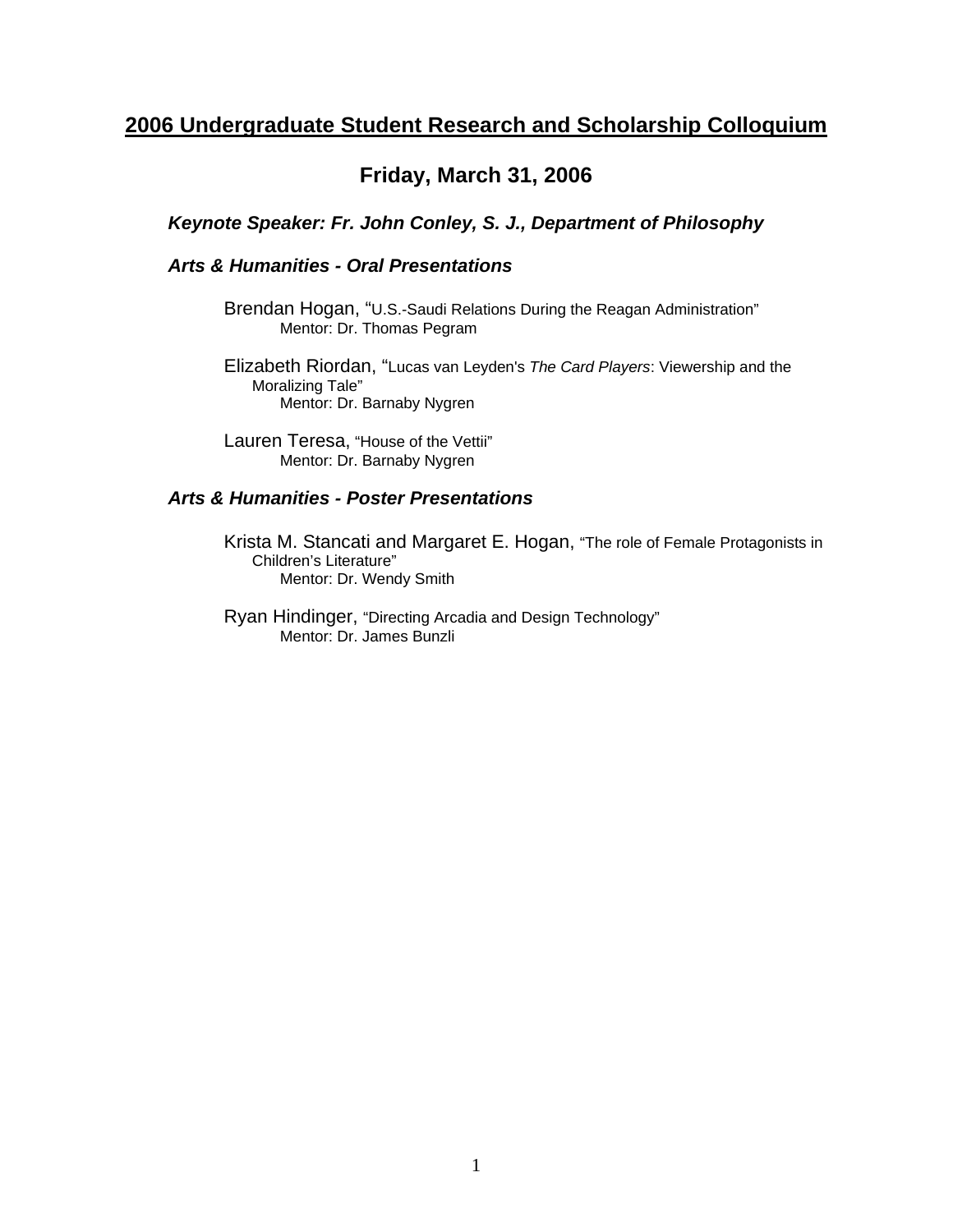# **Friday, March 31, 2006**

#### *Business – Poster Presentations*

- Aaron Eddy, "Will the Computer Lose Our Minds?: Information Retention via Print and Electronic Formats" Mentor: Dr. Gloria Wren
- Alicia Ferriso, "Country Analysis Report: Black & Decker in Honduras" Mentor: Dr. Jeffrey Cummings
- Daniel Glazer, "Mercury and Autism: Multivariate Appraisal of Factors in Neurological Development" Mentor: Dr. Richard Franke
- Christopher M. Harrington, Laura Burns, Dean Dellas, and Talia Neri, "Prosocial Leadership Behavior" Mentor: Dr. Peter Lorenzi
- William Heck and Richard Shami, "Increasing Safety of Driving in the United States: Engineering and Anomalous Human Factors as Opposed to Changes in Drinking Age" Mentor: Dr. Richard Franke
- Alexander Gerhard Hutter, "Caterpillar in Ethiopia" Mentor: Dr. Jeffrey Cummings
- Bernard J. Murphy Jr., "Country Analysis: Angola and The John Deere Corporation" Mentor: Dr. Jeffrey Cummings
- Elizabeth Vitro, "The Fertility Revolution: Changing Effects of Female Labor Force Participation over 50 Years" Mentor: Dr. Richard Franke

#### *Demonstration & Performance – Oral Presentations*

- Kristen Sargent Gorman, "Adaptation Proposal" Mentor: Dr. James Bunzli
- Kendra Noelle Richard, "Dramatic Adaptation and New Play Development: A Fusion of Theatre and Writing" Mentor: Dr. James Bunzli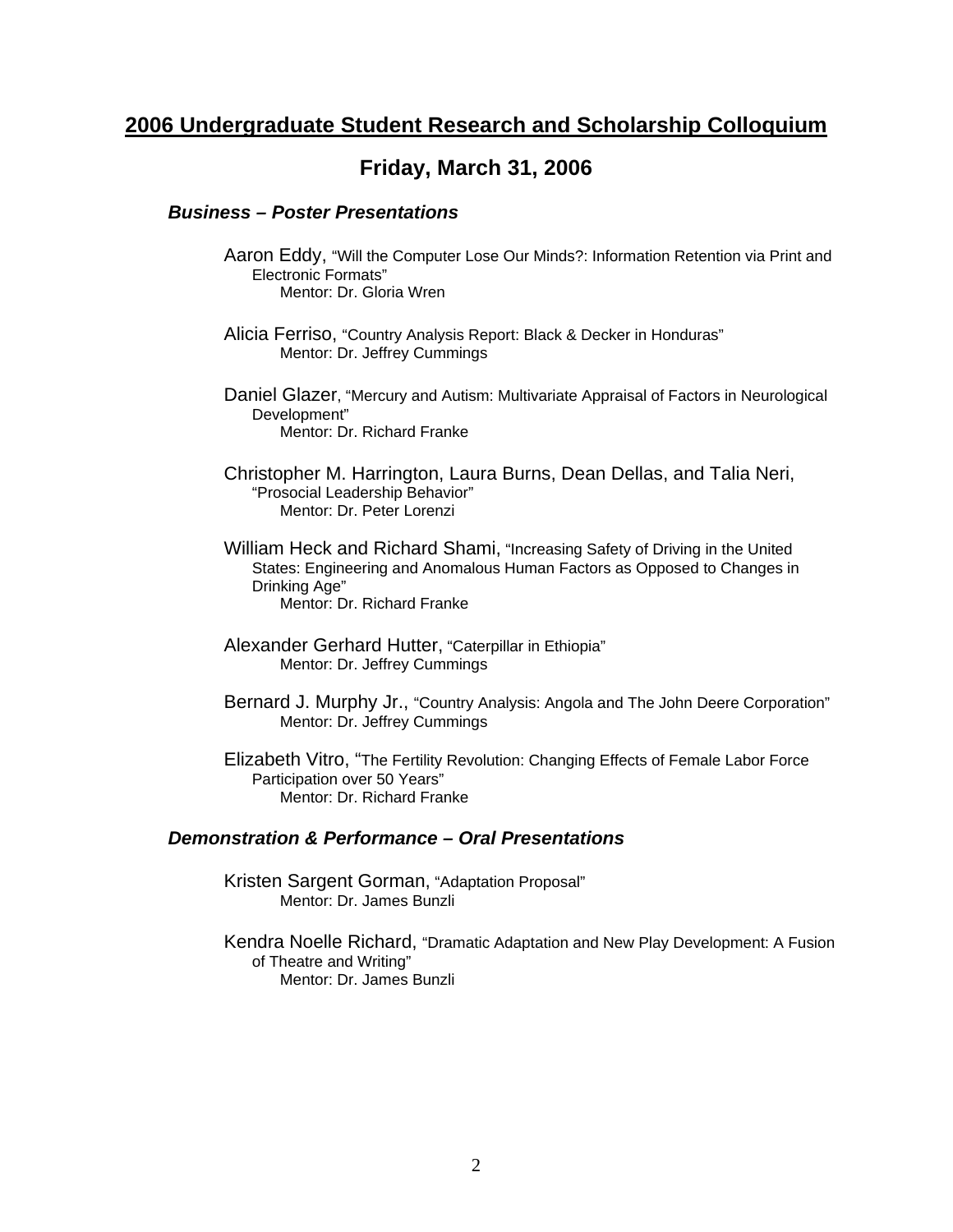### **Friday, March 31, 2006**

#### *Mathematical & Natural Sciences – Oral Presentations*

Kathleen Ansaldi, "Rank Computations on a Family of Quartic Curves" Mentor: Dr. Ethan Duckworth

Henry Feild, "Identifier Splitting Methods" Mentors: Dr. David Binkley & Dr. Dawn Lawrie

Robert Hinkey, "Studying Gaussian Beam Propagation and Building an Optical Tweezer" Mentor: Dr. Mary Lowe

#### *Mathematical & Natural Sciences – Poster Presentations*

Eileen DeVillier, "Modeling an Epileptogenetic Focus" Mentor: Dr. Lisa Oberbroeckling

Katelin Kelly, "Leaf Characteristics of Three Arabidopsis lyrata Populations: Implications for Drought Resistance" Mentor: Dr. Bernadette Roche